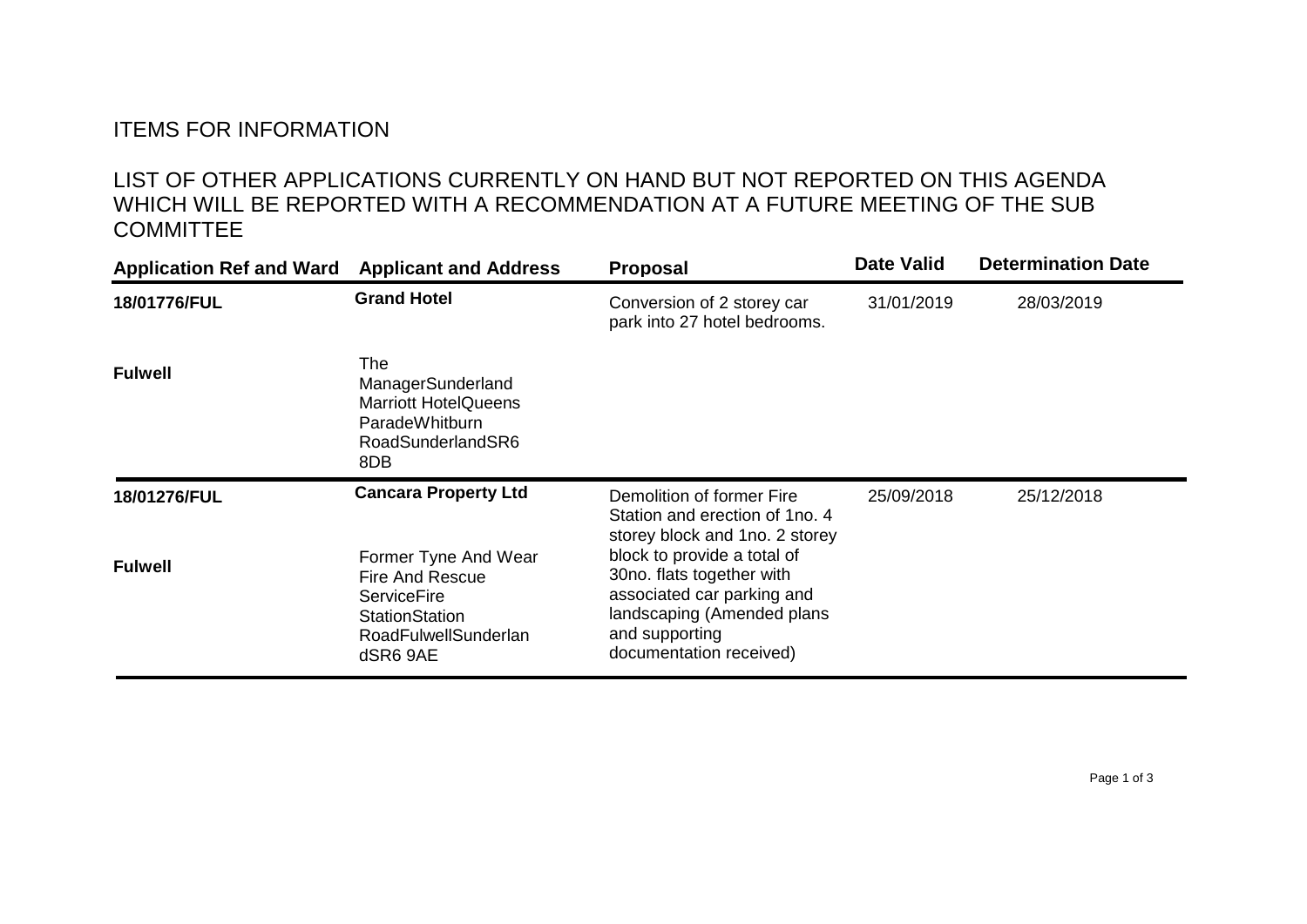| <b>Application Ref and Ward</b> | <b>Applicant and Address</b>                                                  | <b>Proposal</b>                                                                                          | <b>Date Valid</b> | <b>Determination Date</b> |
|---------------------------------|-------------------------------------------------------------------------------|----------------------------------------------------------------------------------------------------------|-------------------|---------------------------|
| 19/00214/FUL<br><b>Redhill</b>  | <b>Gentoo Homes</b><br><b>Land South</b><br>OfKidderminster<br>RoadSunderland | Construction of 56no.<br>residential dwellings (Use<br>Class C3) on land south of<br>Kidderminster Road. | 06/02/2019        | 08/05/2019                |
| 18/00527/FUL                    | <b>Gentoo Homes</b>                                                           | Erection of 71 dwellings with<br>associated access,<br>infrastructure and landscaping                    | 16/04/2018        | 16/07/2018                |
| <b>Redhill</b>                  | Land West Of Hylton<br>LaneDownhillSunderla<br>nd                             | (additional HRA information<br>received).                                                                |                   |                           |
| 15/02266/OUT                    | <b>Bolbec Hall Ltd</b>                                                        | Construction of 4 storey<br>building to provide 55 units of<br>student accommodation to                  | 14/06/2016        | 13/09/2016                |
| <b>St Peters</b>                | Land To The South<br><b>OfSaint Benets</b><br>ChurchThe<br>CausewaySunderland | comprise 1 bedroom, 2<br>bedroom and studio<br>apartments with associated<br>access and parking.         |                   |                           |

Page 2 of 3